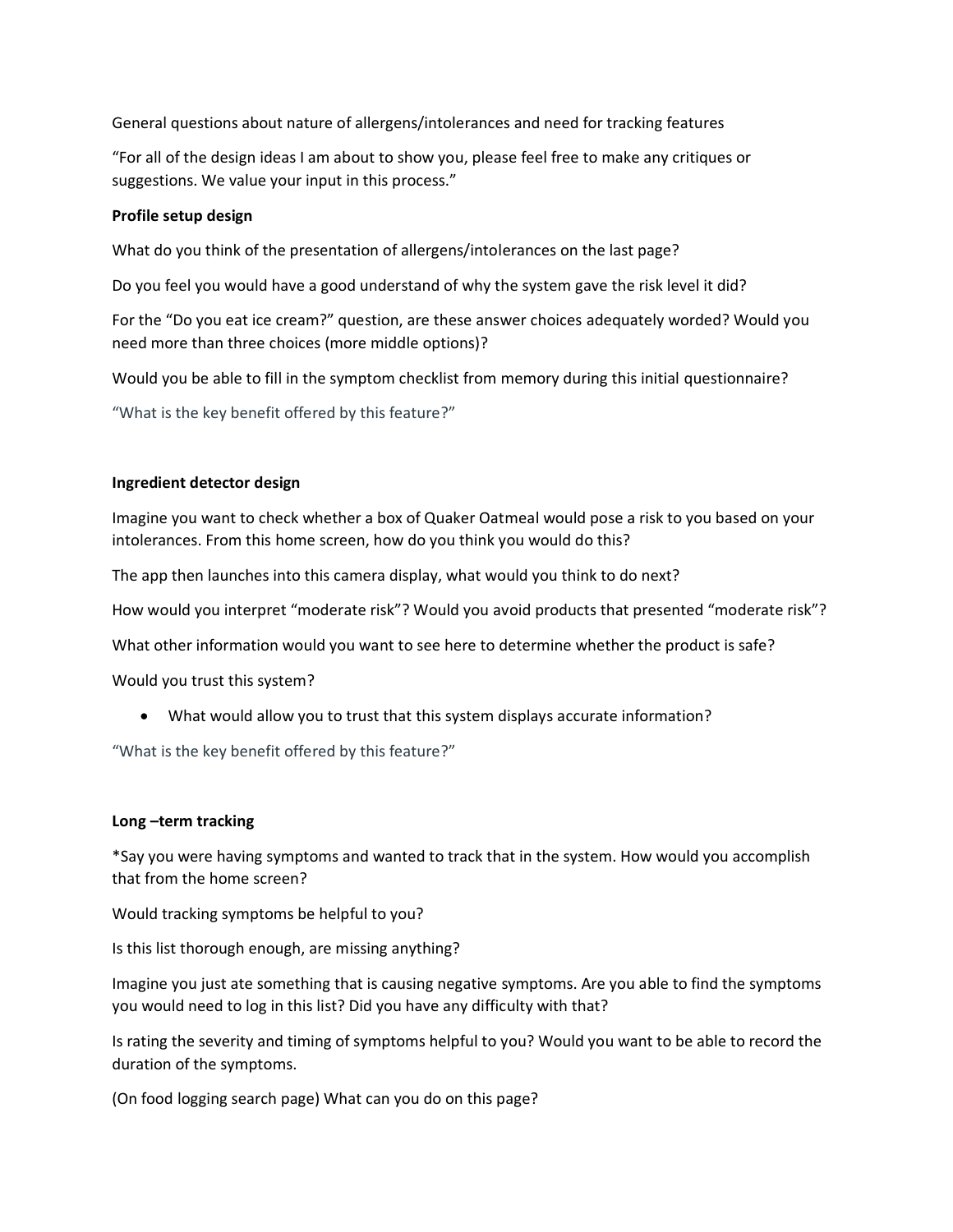"What is the key benefit offered by this feature?"

### **Elimination diet design**

Would this be useful to you?

Would logging precise time be useful?

Would having a symptoms checklist included in the surveys be helpful?

Would this be helpful to you?

"What is the key benefit offered by this feature?"

### **Perceived Benefits**

- Positives
	- o "Which features were missing that would make you want to use it?"
	- o It would make the things I want to accomplish easier to get done. (likert)
		- Please explain.
	- o It would save me time when I use it. (likert)
		- **·** Please explain.
	- o It meets my needs. (likert)
		- **·** Please explain.
	- o This system differs from previous systems I have used (Likert)
		- **·** Please explain.
- **Negatives** 
	- o What features do you think are useless to you?
	- o Are there any features you feel are missing from this concept?

#### **Intention of Use**

- $\circ$  How much would you be willing to use the design once it has been refined? (likert)
	- Please explain
- o I feel I need to have it. (likert)
	- Please explain.
- o "From the potential features, which ones would make you use the design?"
- o Under what contexts would you use it?
- o It's efficient enough to support routine use. (Likert)
	- Please explain.

#### **Learnability:**